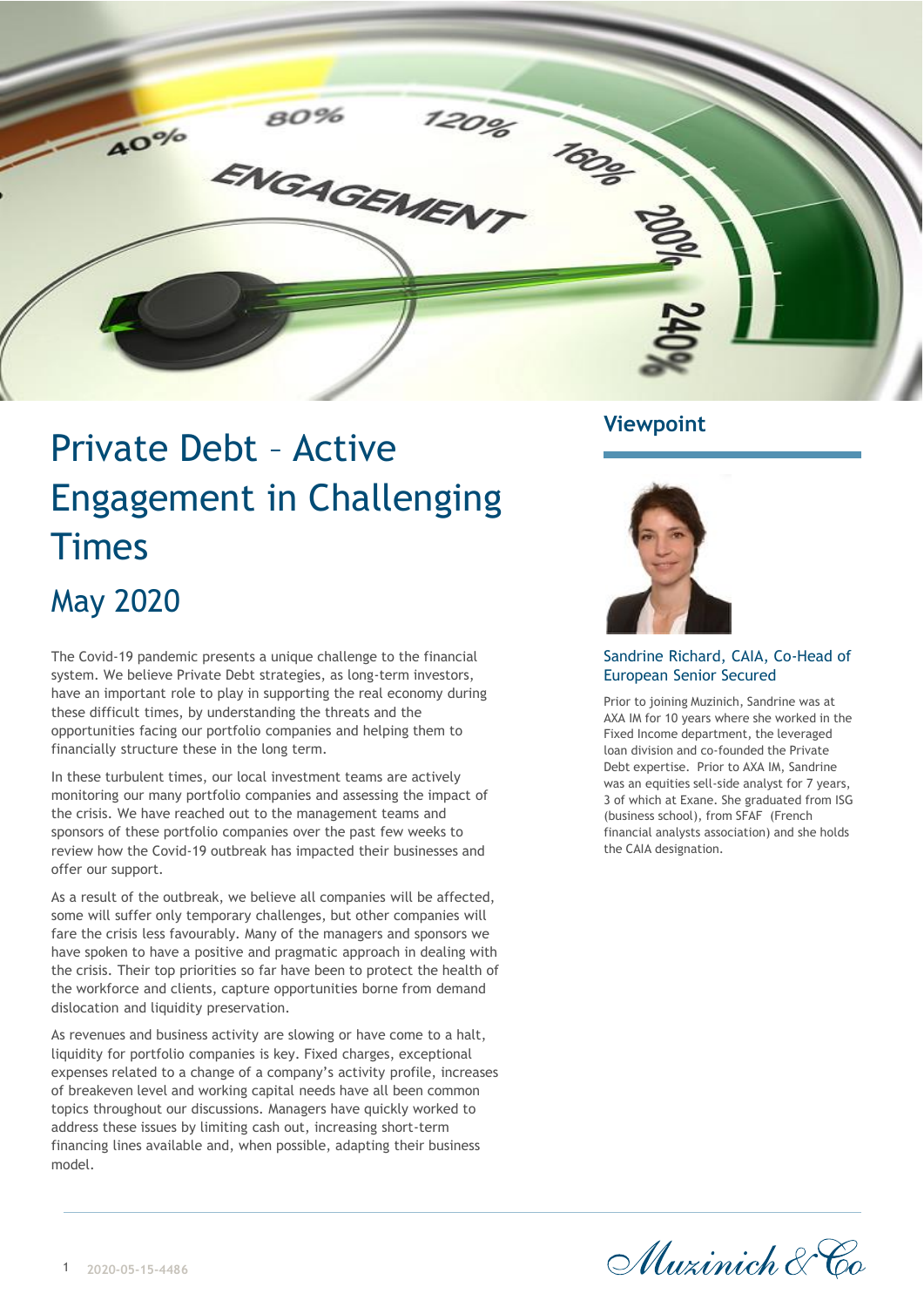### Looking Ahead: The Role of Private Debt **Strategies**

As a result of the coronavirus pandemic, Governments and Central Banks around the world have put in place unprecedented stimulus packages to help maintain a certain level of economic activity, support businesses and limit the risk of default. In this unprecedented scenario, Private Debt strategies are actively engaging with portfolio companies in different ways. These include the issuance of several waiver requests related to deferred interest and debt amortisation payments, laxing of financial covenants and extensions to the deadline of certified accounts disclosures to support companies' liquidity. In a similar way to banks, and on a case by case basis, Private Debt strategies have provided additional funding to portfolio companies by way of varied levels of securities packages and risk remuneration.

As economies begin to slowly re-open, we do not know how long it will take for them to recover. We believe the available financing capacity of the financial system could potentially reach its saturation level as businesses make extensive use of the bank lines drawdown and guaranteed loans facilities.

These evolving dynamics will likely accelerate the structural shift in the European lending landscape and alternative financings will help to transform liquidity needs into solvability requirements.

We believe Private Debt strategies have a long-term role to play, to offer tailor-made, long-term financing solutions, support debt expansion capex and refinancing debt. With over \$112bn of dry power<sup>1</sup>, we believe Private Debt strategies are in a good position to fill the gap for longerterm financing.

Each economic downturn creates opportunities and challenges. As more companies look at Private Debt strategies as an alternative source of financing, the Muzinich investment team is actively seeking new investment opportunities. We believe the long-term value of investments will be a result of the strong fundamentals of the underlying companies, and the price should reflect the risk taken.

1. Source: Pregin as of December 2019.